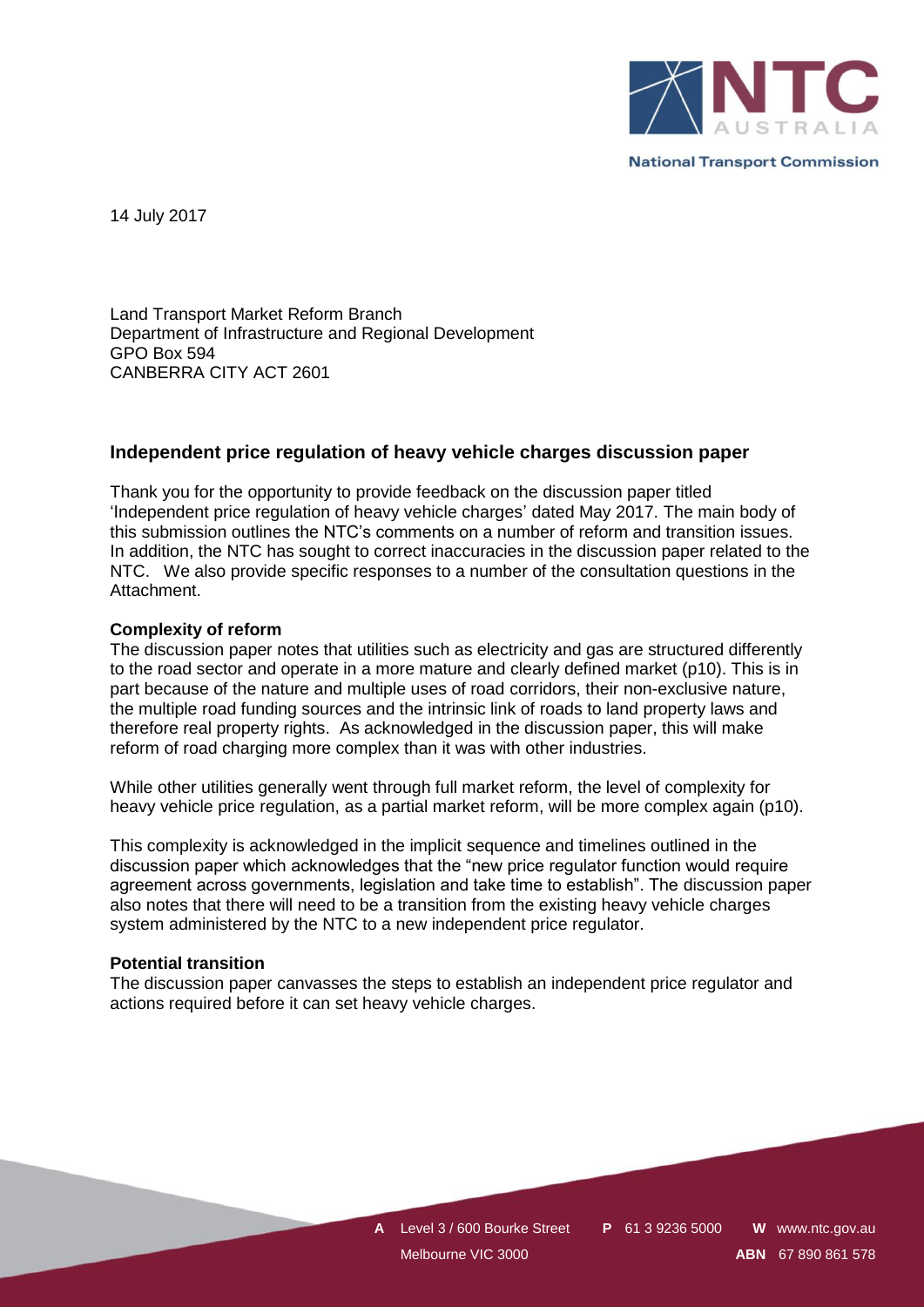Based on the discussion paper, the NTC assesses the following as minimal sequential steps:

- a) Transport and Infrastructure Council
	- i. agrees to establish an independent price regulator
	- ii. notes the prototype model for a Forward Looking Cost Base
- b) Transport and Infrastructure Council subsequently agrees:
	- i. Revised pricing principles to guide the decisions of an independent price regulator (p4)
	- ii. Legislative amendments to confer the price regulation function on the independent price regulator (p10)
- c) Legislation is passed by the Commonwealth and state and territory parliaments.
- d) A new entity is established or new powers are conferred on an existing entity.
- e) Possibly, governments agree to the appointment of Commissioners and give effect to the appointments.
- f) Entity develops and provides the new charge setting methodology and associated documentation to State and Territory road agencies.
- g) Entity requests State, Territory and local government information on road expenditure and assesses if this expenditure data is appropriate for the charge setting methodology.
- h) Entity sets charges and communicates the charges to governments.
- i) Governments implement the new charges and collect the revenue.

# **NTC role during transition**

Given the complexity of the potential reform and the likely timeline until new heavy vehicle charges are set by an independent regulator, the NTC could assist governments in moving toward the successful commencement of an independent price regulator in the following ways:

- 1. Assisting the nascent independent regulator with establishing its processes by:
	- a. Continuing to develop the Forward Looking Cost Base through its parallel process (p7).
	- b. Applying the NTC's industry specific expertise and expertise in road charging (p12) in data collection, developing a method to compare the varying road system nomenclature and funding approaches across states and territories.
- 2. Continue its role through the current heavy vehicle charges determination process (p8) until the new independent entity is in a position to set new charges. This will provide a safeguard to allow heavy vehicle road charges to continue to be adjusted before the independent regulator can set new charges.
- 3. Assisting governments by providing advice based on its broader reform experience and its experience with the PAYGO heavy vehicle charging mechanism.
- 4. Supporting and enabling a smooth transition to the new arrangements.

# **Knowledge of pricing**

The discussion paper notes, on page 15, that a potential disadvantage of the NTC is that its expertise in calculating prices is limited to the heavy vehicle sector. The NTC considers that this is not accurate for the following reasons:

 Setting prices involves applying economic principles to recovering the costs of building and operating a network from users. Typically, there are significant common costs, and marginal costs can vary between different types of users. The skills and expertise required for such a task are transferrable, and apply equally across vehicle types or networks.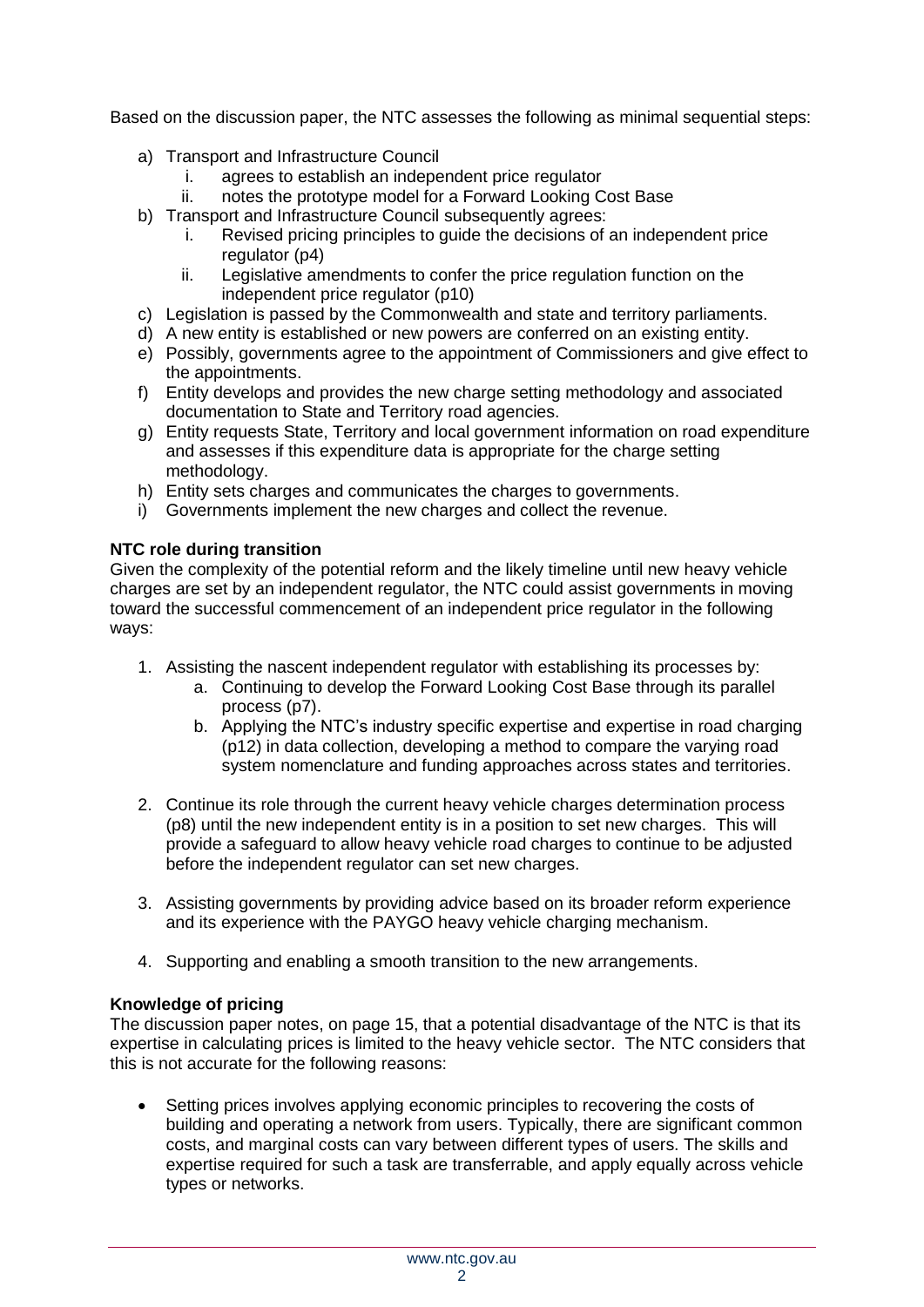- Price calculation for shared networks requires a sound understanding of the whole market. Prices for individual groups of users (e.g. vehicle classes) cannot be set in isolation from each other.
- There are no significant differences between light and heavy vehicles in a charging context in that charges for both currently consist of a two-part tariff consisting of a fixed access charge and a variable charge levied on fuel.

NTC staff members have experience with pricing and economic regulation in other industries. Therefore, it would be incorrect to argue that the NTC has only limited experience in pricing and that this would be an obstacle to it being in a position to perform a price regulation role. Similarly, it would not be correct to argue that the ACCC would not have the knowledge or expertise to perform the economic regulation role for roads, simply because its responsibilities currently do not cover this particular sector.

# **Conflicts of interest**

The paper notes on page 15 that, the potential choice of the NTC as a price regulator may create a real or perceived conflict of interest for the NTC due to involvement in the development of other heavy vehicle policy and regulation.

A conflict of interest arises where:

- 1. a person is in a position to derive personal benefit from actions or decisions made in their official capacity; or
- 2. the concerns or aims of two different parties are incompatible.

There would appear to be no suggestion that item 1 is of concern in this circumstance.

In relation to potential incompatible organisational aims, the NTC has a statutory role in making recommendations to the Council on heavy vehicle charges. The NTC has no other interest in the matter: it derives no revenue from heavy vehicle charges, and neither benefits nor experiences any detriment based on the outcome.

The suggestion that the NTC may have at least a potential conflict of interest, or possibly a perceived conflict of interest, could possibly be made if the NTC also had a different (e.g. safety) regulatory role. In this situation, it could be recommending charges at the same time as being a safety regulator. However, the NTC has no direct regulatory role at all. Its role is limited to making recommendations to the Council.

On this basis, the NTC considers that neither the NTC nor the ACCC could have a conflict of interest, or be reasonably perceived to have a conflict of interest, if appointed as price regulator or economic regulator.

If you have any questions regarding this submission, please feel free to contact Ramon Staheli, Project Director Pricing on (03) 9236 5028.

Yours sincerely,

**Paul Retter AM** Chief Executive and Commissioner

cc: Mike Mrdak AO, Secretary, Department of Infrastructure and Regional Development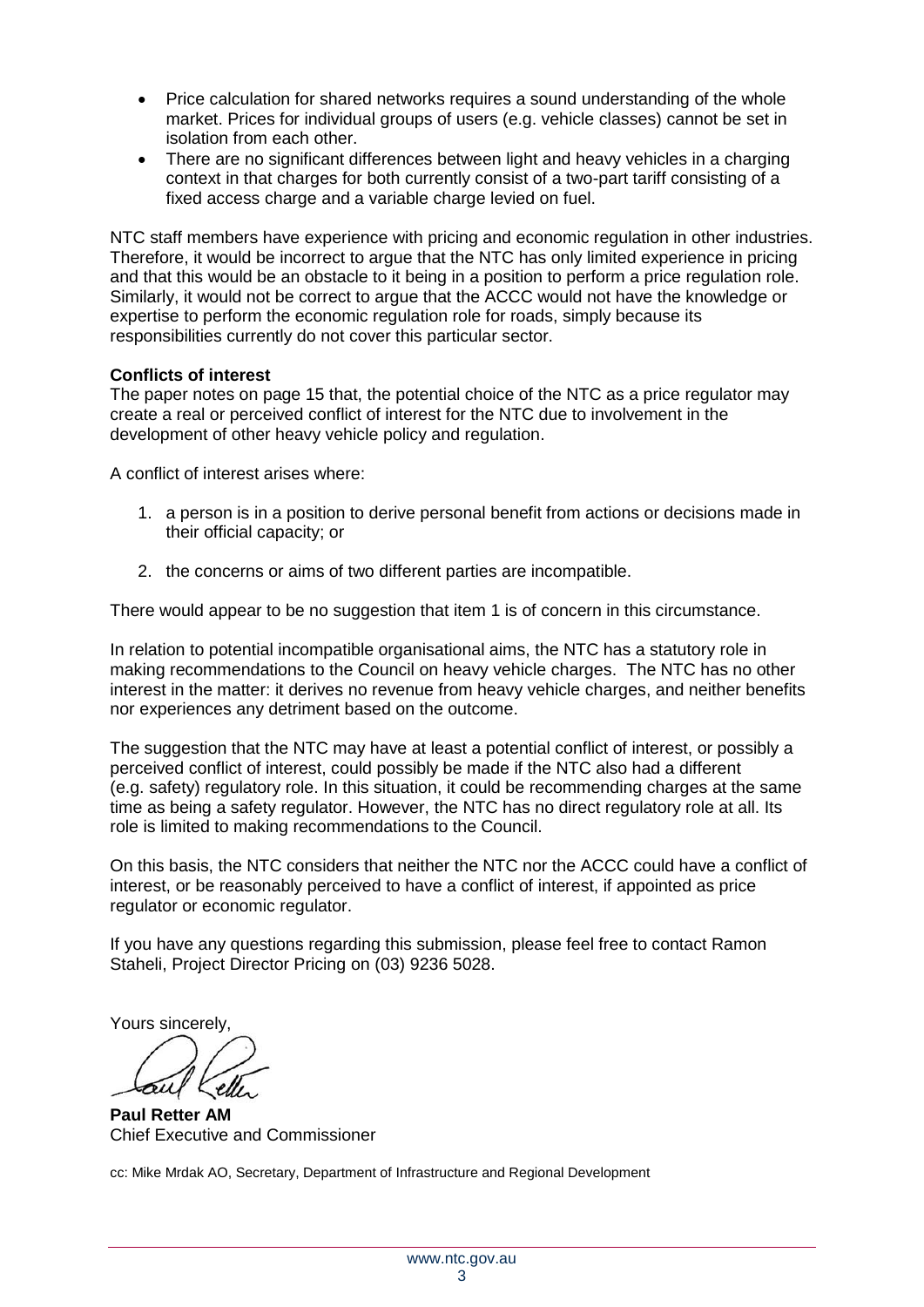# **Responses to specific consultation questions:**

Q1: Do you have any comments, concerns or observations in relation to the transition from the current process to independent price regulation

The paper states that: "An independent price regulator for heavy vehicles would provide a foundation for expertise and an organisational capacity that could be harnessed for the establishment of a broader regulatory role in the future, should Australia choose to progress reforms to road governance, and institutional investment arrangements for all road users."

Overall, the discussion paper notes that the price regulator should be chosen from the perspective of being the best option to evolve into an economic regulator.

The NTC believes additional considerations should be taken into account when deciding on the transition path and the identity of the price regulator. Transition costs and uncertainty about the timing and nature of the reform path are also relevant considerations. It is possible that one organisation is a better fit for the price regulator role while a different organisation would be a better fit for the economic regulation role.

If this is the case, then an alternative transition path could be considered. That is, the price regulation role could be performed by one organisation, with the economic regulation role being performed by a different organisation at a later point in time. The transfer of responsibility from one organisation to the other would then occur as part of the implementation of economic regulation.

This approach could offer the following advantages:

- The price regulator and economic regulator could each be chosen with a view to being best placed to perform each role.
- It avoids the risk of incurring unnecessary transition costs, or potentially making a sub-optimal decision on price regulation, based on the requirements of the possible (uncertain) future implementation of economic regulation. This is particularly important if economic regulation is never implemented, or implemented in the distant future.
- Depending on the organisations chosen to perform each role, the time required to implement independent price regulation could be reduced.

It is important to ensure a successful transition to independent price regulation, regardless of the organisation chosen to perform the task. The NTC proposes that the following issues need to be considered in developing the transition path:

- The need to complete development of the prototype forward looking cost base (FLCB) model following consideration by the Transport and Infrastructure Council (the Council) in November 2017. It is unlikely that the initial prototype could immediately be used to set heavy vehicle charges. A number of issues identified during the development of the prototype will require further work and testing beyond November 2017.
- Approaches to data standardisation, collection and reporting will need to be agreed to and implemented before a price setting regime based on the FLCB can be implemented.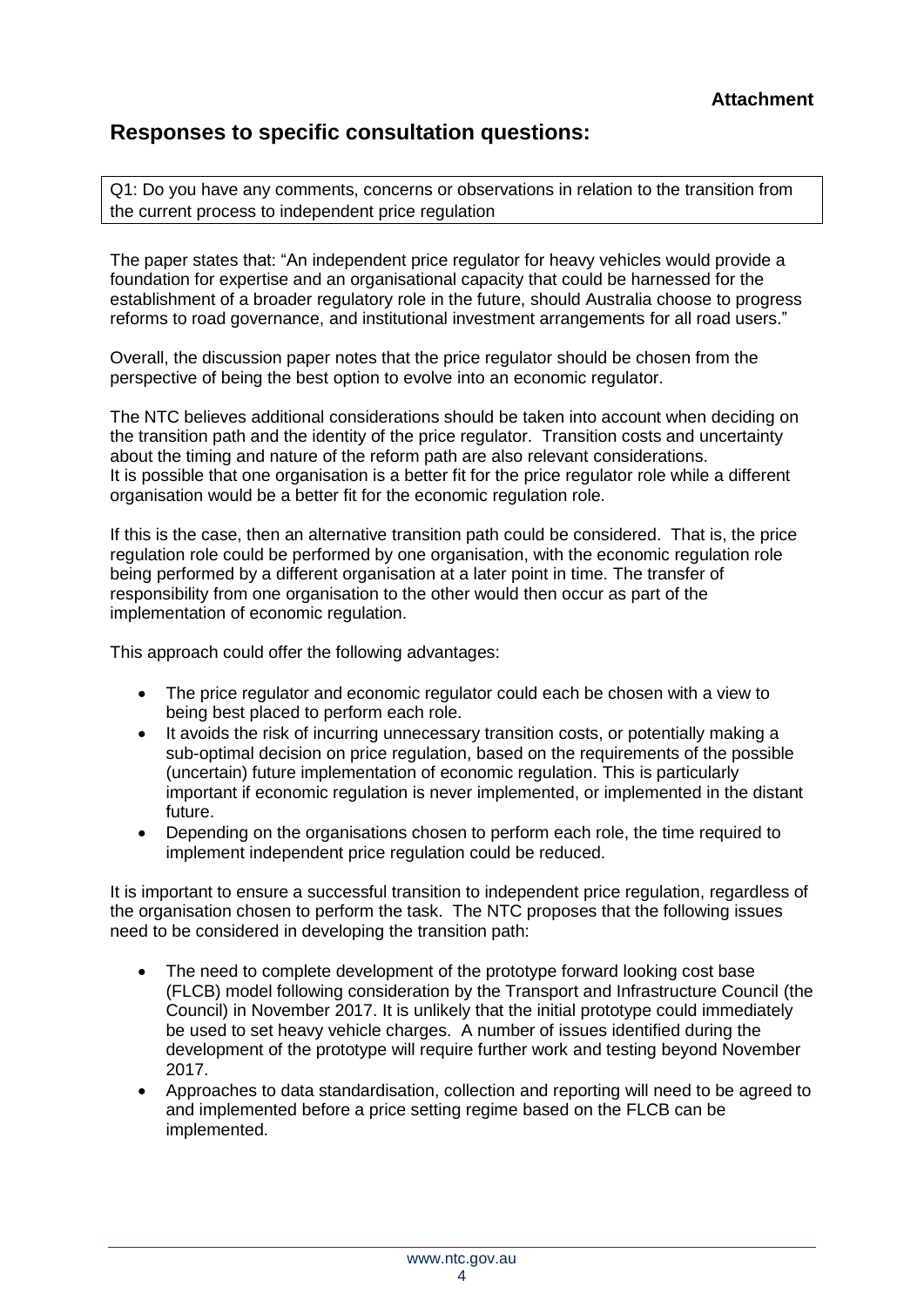The information and knowledge transfer requirements are likely to be significant. For example, the process of setting heavy vehicle charges is not simply an adjustment of current charges to reflect changes in the cost base (annual adjustments). The process also includes periodic determinations which involve reviewing and potentially revising all aspects of the charges methodology such as road wear measures for vehicle types and setting the relative levels of registration charges across different heavy vehicle types.

The NTC is looking forward to working constructively with governments on designing and implementing a transition path.

Q3: In the short term, while the price regulator would only be regulating prices for heavy vehicle charges, could user concerns be adequately addressed through regulatory rules or is an appeal process needed?

Regulators make their decisions based on a number of inputs, including data, assumptions and theoretical concepts which are open to question or dispute. The key role of any appeals process should be to build confidence in the regulatory regime by ensuring that disagreements over the regulator's decisions can be aired, tested and resolved openly.

The NTC considers that the following issues need to be addressed when designing an appeals process:

- A decision needs to be made whether the review process involves judicial review or merits review. Each approach has different advantages and disadvantages.
- Judicial review alone may not be sufficient to give governments and users alike sufficient confidence that relevant aspects of the regulator's decision can be reviewed. This could suggest that merits review would be a more suitable option.
- If a merits review process is adopted, the review scope may vary. The review could either be required to consider the regulator's decision as a whole, or it could be possible that parties would seek to review specific parts of the regulator's decision only, for example, the approved rate of return on capital. The risk with the latter approach is that appeals tend to selectively focus on the part of a decision that may have been unfavourable to the appellant whereas the regulator's decision may have been balanced and appropriate when viewed in its entirety. The NTC recommends that any review process should require the regulator's entire decision to be reviewed.
- Where there are a large number of consumers with diverse interests, it has been challenging to achieve meaningful consumer representation in regulatory and appeals processes. Careful consideration would need to be given on how to ensure that the interests of consumers are represented.

The discussion paper suggests an alternative approach, using regulatory rules such as maximum allowable charge increases, will reduce cost and complexity. This can create problems. For example, under the PAYGO methodology, annual adjustments of charges were at one stage limited to a maximum rate linked to the rate of inflation and could not be negative (i.e. charges could not decrease). The result of this approach was that increases in charges did not keep up with increases in the cost base, resulting in an under-recovery of the identified costs. As a result, this approach was abandoned as part of the 2007 Determination. In light of this experience, the NTC recommends that firm limits on price changes should not be considered as part of a simplified review process (if achieving full cost recovery is seen as essential).